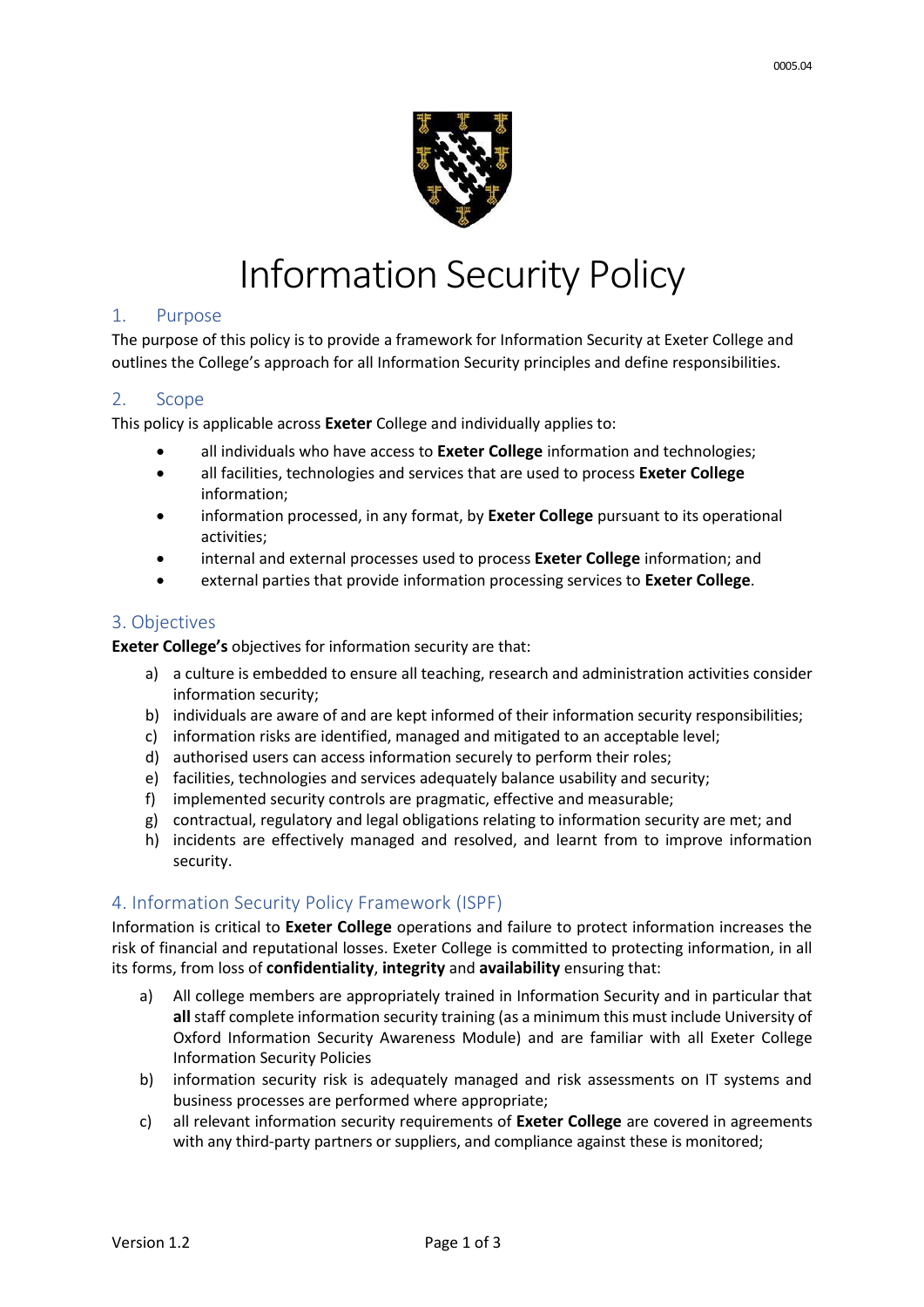- d) appropriate information security controls are implemented to protect all IT facilities, technologies and services used to access, process and store **Exeter College** information;
- e) all information security incidents are reported in a timely manner via appropriate management channels, information systems are isolated, and incidents properly investigated and managed;
- f) Information Asset Owners are identified for all **Exeter College** information assets, assets are classified according to how critical and sensitive they are, and rules for their use are in place; and
- g) Information security controls are monitored to ensure they are adequate and effective.

To provide the foundation of a pragmatic information security framework, **Exeter College** will implement a set of minimum information security controls, known as the baseline, either as published by the University's Information Security team or of equivalent strength. Where research, regulatory or national requirements exceed this baseline, controls will be increased at necessary service or project level. Where it is not possible or practicable to meet the baseline, exceptions will be documented to justify the deviation and appropriate compensating controls will be put in place. The baseline will support **Exeter College** in achieving its information security objectives.

The policy and the baseline shall be communicated to users and relevant external parties, and linked to from a website.

# 5. Responsibilities

The following bodies and individuals have specific information security responsibilities:

- **The Rector** is accountable for the effective implementation of this information security policy, and supporting information security rules and standards, within **Exeter College**.
- **Governing Body** has executive responsibility for information security within **Exeter College**. Specifically, **Governing Body** has responsibility for overseeing the management of the security risks to **Exeter College's** staff and students, its infrastructure and its information.
- **The Finance & Estates Bursar** is responsible for establishing and maintaining **Exeter College's** information security management framework to ensure the availability, integrity and confidentiality of **Exeter College's** information. The Finance & Estates Bursar will lead on the definition and implementation of Exeter College's information security arrangements.
- **The IT Manager** has responsibility for implementing and managing the IT technical controls.
- **Users** are responsible for making informed decisions to protect the information that they process.

# 6. Compliance

**Exeter College** shall conduct information security compliance and assurance activities, facilitated by the Conference of Colleges Information Security Working Group, to ensure information security objectives and the requirements of the ISPF are met. Wilful failure to comply with the policy and baseline will be treated extremely seriously by **Exeter College** and may result in enforcement action on a group and/or an individual.

#### Review and Development

This policy, and supporting ISPF documentation, shall be reviewed and updated by The Bursar and approved by **Governing Body** on a regular basis to ensure that they:

- remain operationally fit for purpose;
- reflect changes in technologies;